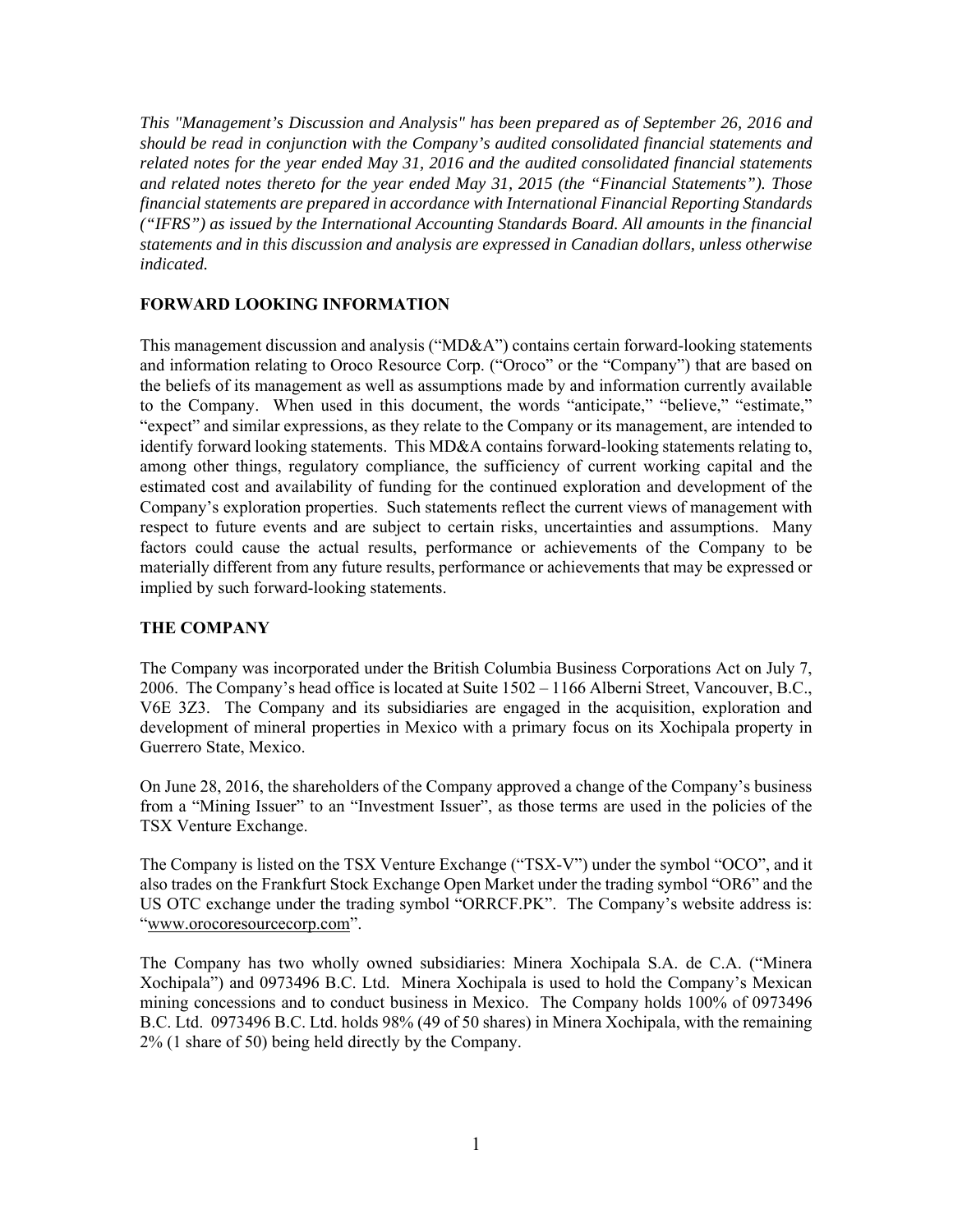### **MINERAL PROPERTIES**

#### **Xochipala Property, Guerrero State, Mexico**

The Xochipala Property, comprised of the Celia Gene (100 ha) and the contiguous Celia Generosa (93 ha) concessions, is located in the Municipality of Eduardo Neri, Guerrero, Mexico at the southern end of the Guerrero Gold Belt (the "GGB"). This region encompasses a northwest trend of intrusions with associated gold bearing iron skarn deposits. The GGB is currently the focus of aggressive exploration, delineation, development, and mining by a number of mining companies who have to date delineated gold reserves and measured and indicated resources in excess of 20 million ounces. The discovery of these deposits, beginning in the late 1980s, has led to the development of a predictable exploration model along the trend of the GGB.

The gold mineralization in each of these deposits is found in the contact (skarn) area between felsic to intermediate intrusives and the overlying calcareous sediments. Each of these deposits has a geophysical signature consisting of a strong high magnetic anomaly caused by iron mineralization in the endoskarn (skarn in the intrusive) and exoskarn (skarn in the sediments) in the contact zone between the intrusive and the overlying sediments. All of the major gold deposits in the GBB are hosted in extensive mineralized endoskarn and exoskarn zones associated with similar geological conditions. The Xochipala Property has geological characteristics similar to the known deposits, including the existence of a strong magnetic signature and areas of endoskarn and exoskarn.

The Xochipala Property, which is surrounded by concessions owned by Goldcorp Inc., lies approximately four kilometres southeast of Goldcorp.'s Los Filos mine, just one kilometre from the town of Xochipala and 30 kilometres by good paved road from the state capital of Chilpancingo. The area is well served by a network of local roads. The district is served with hydroelectric power from the Caracol Dam and water is locally available.

During 2014 the Company conducted an exploration program consisting of mapping; road cuts, outcrop chip sampling, and confirmed location of infrastructure, historic showings, and drill holes. The focus of the mapping and sampling program is the extensive areas of marbleized limestones (exoskarns) and highly altered, ferruginous intrusives (endoskarns) that have been identified on the property and which are indicative of potential mineralization in the vicinity of the two kilometres of identified contact zone. Preliminary mapping and assay results indicate that high grade gold mineralization exists at the Xochipala Property in the endoskarn and exoskarn. Subject to the availability of new funding, the Company intends to conduct a drilling program on the property once results are evaluated.

The Company incurred \$30,518 in deferred exploration expenditures on the Xochipala Property during the year ended May 31, 2016.

#### **Salvador Property, Guerrero State, Mexico**

The Salvador Property is a 100 hectare mining concession 100% owned by Minera Xochipala which lies approximately 25 kilometers to the west of the Xochipala Property and approximately 30 kilometers west of Chilpancingo, Guerrero. The Salvador property also hosts skarn mineralization associated with felsic intrusions similar to mineralization in the known ore deposits in the area.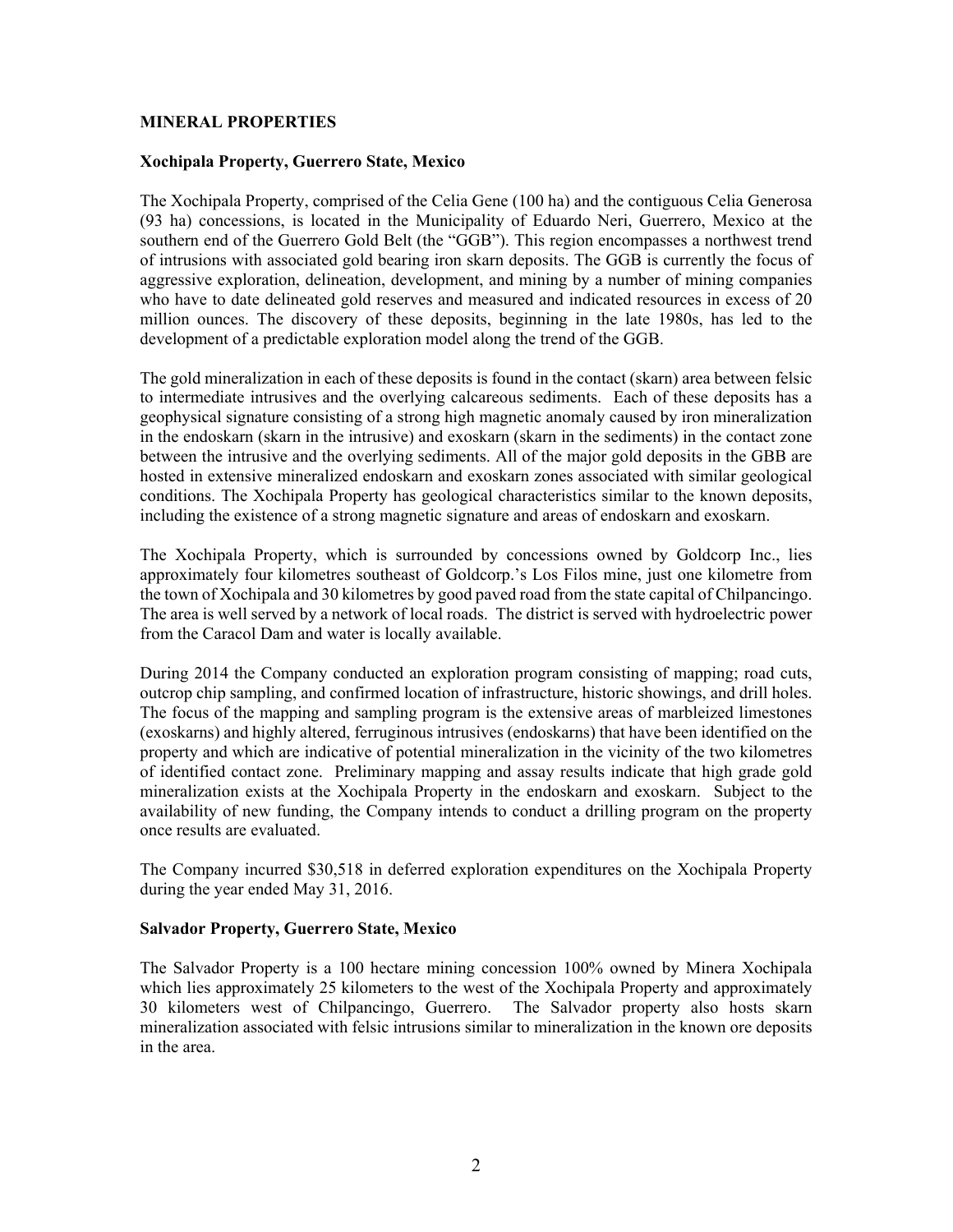## **MINERAL PROPERTIES** (cont'd…)

## **Salvador Property, Guerrero State, Mexico** (cont'd…)

The Company did not conduct exploration on the Salvador Property during the year ended May 31, 2016.

## **Cerro Prieto Property, Sonora State, Mexico**

On August 30, 2013 the Company sold its interest in the Cerro Prieto Property to Goldgroup Mining Inc. ("Goldgroup") by way of the sale of the Company's then wholly owned subsidiary, Minera Polimetalicos Mexicanos, S.A. ("Polimetalicos") and assignment of the 2% (two percent) net smelter returns royalty payable.

The Company received \$4,748,850 (US\$4,500,000) cash, 5,500,000 common shares of Goldgroup valued at \$825,000, a contingent promissory note (the "First Note") in the principal amount of US\$1,500,000 (initial fair value of \$Nil) bearing 8%, with payment commencing after 1,000 ounces of gold have been produced from the Property (done), and a second promissory note (the "Second Note") in the principal amount of US\$4,125,000, bearing no interest, due two years from closing and repayable, at Goldgroup's election, in either cash or 16,500,000 Goldgroup common shares.

In addition, Goldgroup agreed to pay to the Company a production royalty (the "Production Royalty") quarterly in arrears. The Production Royalty, payable for each month in which the monthly average of the daily PM London gold fix is in excess of US\$1,250 per ounce, is calculated at the rate of 20% of the dollar value of that excess for each ounce of gold produced from the property during that month, to a maximum royalty of US\$90 per ounce. This Production Royalty will be payable for each and every of the greater of:

- i) the first 90,000 ounces of gold produced from the Property; and
- ii) all ounces of gold produced from the Property until the completion of five full years of commercial production, which period commenced on March 1, 2014.

Prior to the closing of the Transaction, Minas de Oroco, with the consent of Goldgroup, assigned to the Company all of Minas de Oroco's rights and interest in and to all value added taxes paid by Minas de Oroco in the years 2008 through 2012, and all refunds in relation thereto (collectively, "the IVA Refund"), in consideration of the settlement of US\$500,000 of the debt owed by Minas de Oroco to the Company at the time of the IVA assignment. The IVA Refund at August 31, 2013 was \$535,325. The Company assigned a fair value of zero to the IVA Refund as collectability was uncertain.

On February 4, 2013, as a condition precedent to the Transaction, Goldgroup purchased 5,000,000 units of the Company at a price of \$0.20 per unit. Each unit consisted of one common share and one non-transferrable share purchase warrant with each warrant exercisable into one additional common share for a period of two years at a price of \$0.25 per share.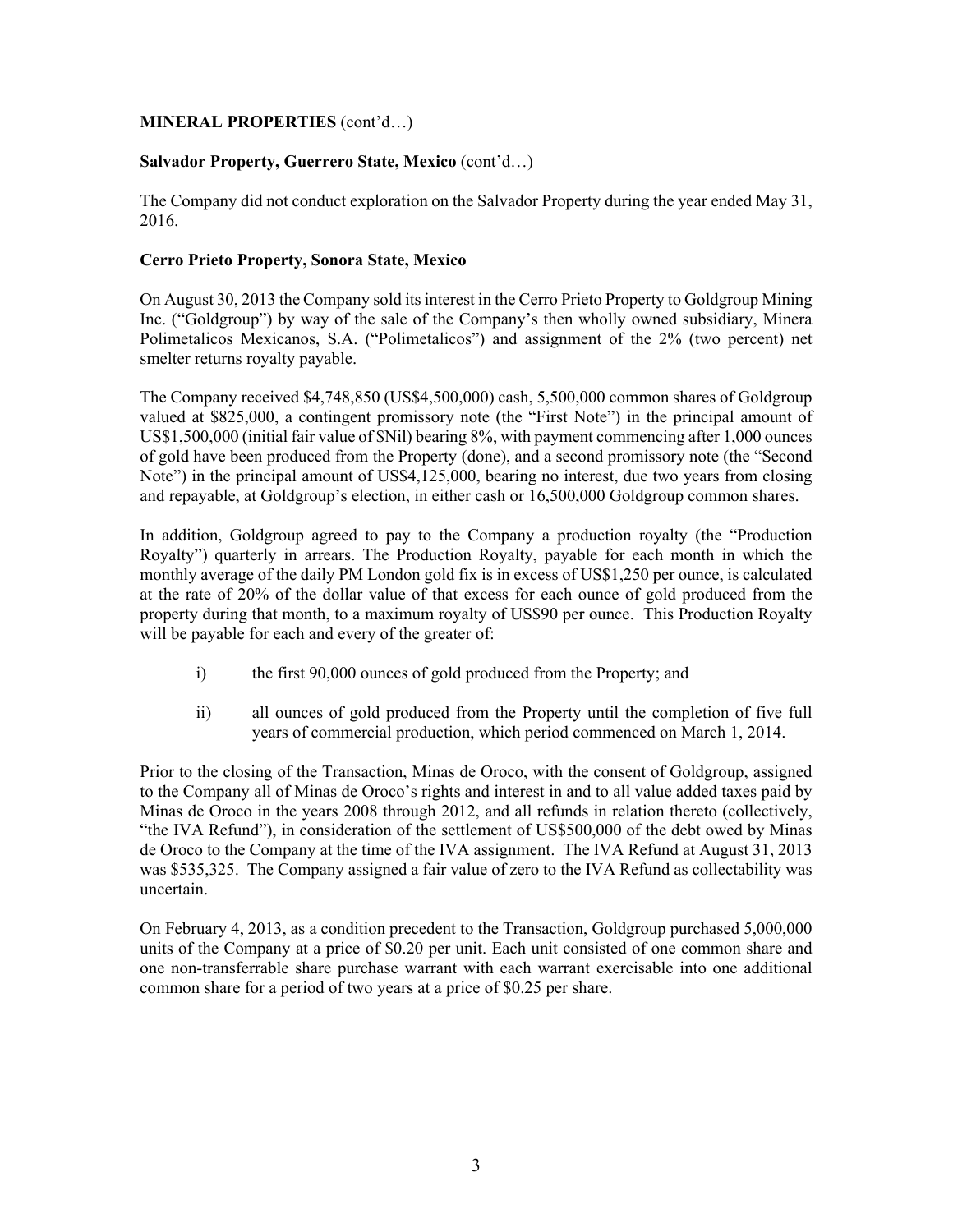#### **MINERAL PROPERTIES** (cont'd…)

#### **Cerro Prieto Property, Sonora State, Mexico** (cont'd…)

On September 19, 2014, the Company entered into a debt assignment agreement with Goldgroup, pursuant to which the Company assigned to Goldgroup the Company's right to the IVA Refund. . In consideration of the assignment, Goldgroup, in fiscal 2015, issued to the Company 1,200,000 common shares and agreed to pay to the Company 50% of all IVA Refund in excess of CDN\$400,000 (the IVA Refund Split") obtained by Goldgroup, which amounts Goldgroup had the right to elect to pay in Goldgroup shares valued at the five day, volume weighted trading average at the time. In fiscal 2016, Goldgroup paid the Company US\$55,000 of IVA Refund Split, via the issuance of 1,290,025 common shares of Goldgroup, with a further US\$116,000 of IVA Refund Split owing to the Company

On August 28, 2015, Goldgroup issued and delivered 16,500,000 of its shares to the Company in settlement of the Second Note.

On September 28, 2015, the Company and Goldgroup agreed to a revised payment schedule for the US\$950,000 outstanding balance of the First Note. Pursuant to the agreement, Goldgroup had until November 16, 2015 to enter into a formal debt payment agreement (the "Payment Agreement") with the Company, pursuant to which Goldgroup was to pay the Company US\$300,000 on signing and US\$20,000 per month, commencing October 1, 2015 (payments due before signing of the formal agreement to accrue and be paid at signing), until September 15, 2016, with the balance of the remaining principal due on or before that date. The outstanding principal bore 12% interest, payable monthly in arrears. In the event that Goldgroup failed to pay all amounts by September 16, 2016, the Company was to have the option to demand that Goldgroup issue shares in lieu of cash. If the Payment Agreement was not signed by November 16, 2015, or if Goldgroup failed to perform all of its obligations under the Payment Agreement, it was to pay the Company a cash break fee equal to \$100,000 (the "Break Fee"). In November, 2015, the Company agreed to extend the deadline for signing the Payment Agreement until December 16, 2015 in consideration of a payment from Goldgroup of US\$25,000. Goldgroup failed to sign the Payment Agreement by December 16, 2015, and the Break Fee became due and payable. In a related transaction, the Company sold 6,000,000 of its available for sale securities of Goldgroup, at a price of \$0.06 per share.

On August 5, 2016, the Company entered into a second payment agreement (the " $2<sup>nd</sup>$  Payment") Agreement") with Goldgroup with regard to: (1) US\$906,200 in principal and accrued interest owing on the First Note; (2) US\$116,000 of IVA Refund Split owing; and the \$100,000 (US\$76,500) Break Fee, for an aggregate total of US\$1,098,700 (the "Goldgroup Debt"). Pursuant to the terms of the  $2<sup>nd</sup>$  Payment Agreement, the outstanding Goldgroup Debt bore 12% interest per annum, and was to be repaid pursuant to an agreed schedule of payments. On August 11, 2016, Goldgroup delivered to the Company payment of US\$223,500 and \$100,000. On September 21, 2016, Goldgroup delivered payment of US\$811,690 in settlement of the remaining balance of the Goldgroup Debt.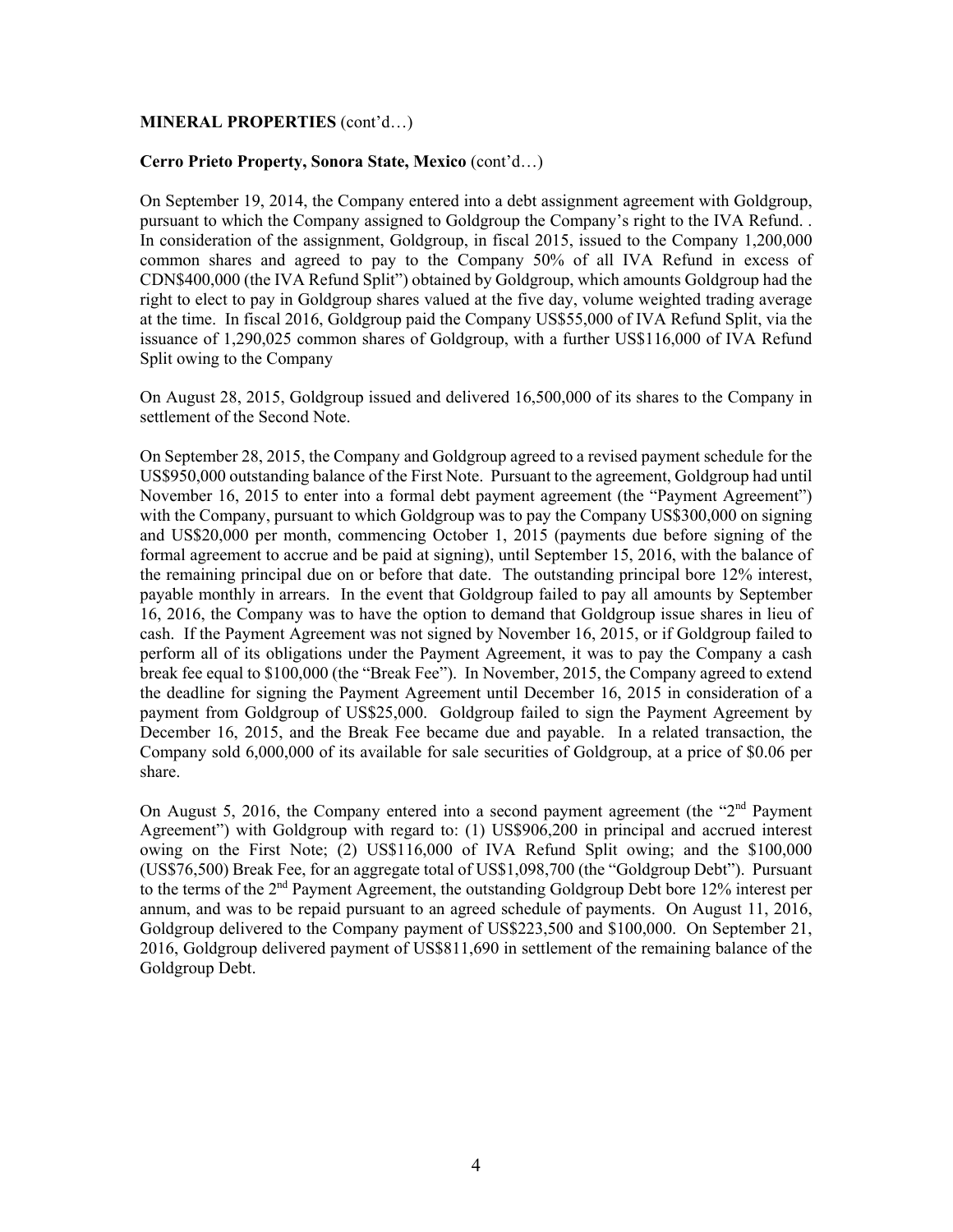#### **RESULTS OF OPERATIONS**

For the fiscal year ended May 31, 2016, the Company recorded a loss from continuing operations of \$738,962 (2015 - \$1,961,415) or \$0.01 per share (2015 - \$0.03). The Company has no income producing assets. The Company reported royalty revenues during the year from the Cerro Prieto Property. The Company is considered to be in the acquisition and exploration stage.

The loss from operations included consulting fees of \$108,600 (2015 - \$106,290); management and directors fees of \$239,000 (2015 - \$204,250); \$32,881 (2015 - \$Nil) in property investigation costs for the due diligence expenses on a potential property acquisition and professional fees of \$215,614 (2015 - \$323,859). The loss from continuing operations for the fiscal year ended May 31, 2016 was due in part to the loss on the valuation of the Second Note receivable of \$577,500 (2015 -\$1,650,000) and the permanent impairment of available for sale securities of \$328,125 (2015 -\$227,288), which was offset by the realized gain from the sale of available for sale securities of \$277,498 (2015 - \$57,561) and interest income of \$134,579 (2015 - \$126,046).

## **SELECTED ANNUAL INFORMATION**

|                                               | May 31, 2016 | May 31, 2015  | May 31, 2014 |
|-----------------------------------------------|--------------|---------------|--------------|
| Royalty revenue                               | \$3,656      | \$10,931      | \$26,973     |
| Interest income                               | \$134,579    | \$126,046     | \$97,578     |
| Profit (loss) from continuing operations      | \$(738,962)  | \$(1,961,415) | \$1,706,938  |
| Net income (loss)                             | \$(738,962)  | \$(1,961,415) | \$1,683,013  |
| Comprehensive income (loss) for the<br>period | \$389,366    | \$(2,169,140) | \$1,890,738  |
| Basic and diluted income (loss) per<br>share  | \$(0.01)     | \$(0.03)      | \$0.02       |
| Total assets                                  | \$4,144,552  | \$3,959,451   | \$6,228,283  |
| <b>Total liabilities</b>                      | \$273,722    | \$477,987     | \$577,679    |
| Total non-current liabilities                 | \$13,443     | \$13,443      | \$13,443     |

The following information is derived from the financial statements of the Company for each of the years ended May 31, 2016, May 31, 2015 and May 31, 2014:

Included in the operating loss is revenue from the Production Royalty (2016 - \$3,656; 2015 - \$10,931), interest income payable on the First Note (2016 - \$134,579; 2015 - \$126,046), gain on settlement of accounts payable (2016 - \$69,612; 2015 - \$92,209), the sale of available for sale securities (common shares of Goldgroup) (2016 - \$277,498; 2015 - \$57,561), and recovery on property previously sold (the IVA Refund Split) (2016 - \$248,828; 2015 - \$216,000). The reduction in the operating loss from 2015 is principally due to a smaller loss on the valuation of the Second Note (2016 - \$577,500; 2015 - \$1,650,000) and decreased professional fees primarily as a result of the settlement of the Sonoran claim. The significant changes in the Comprehensive income (loss) in the years 2014, 2015 and 2016 is entirely due to changes in the fair market value of the Goldgroup shares held by the Company.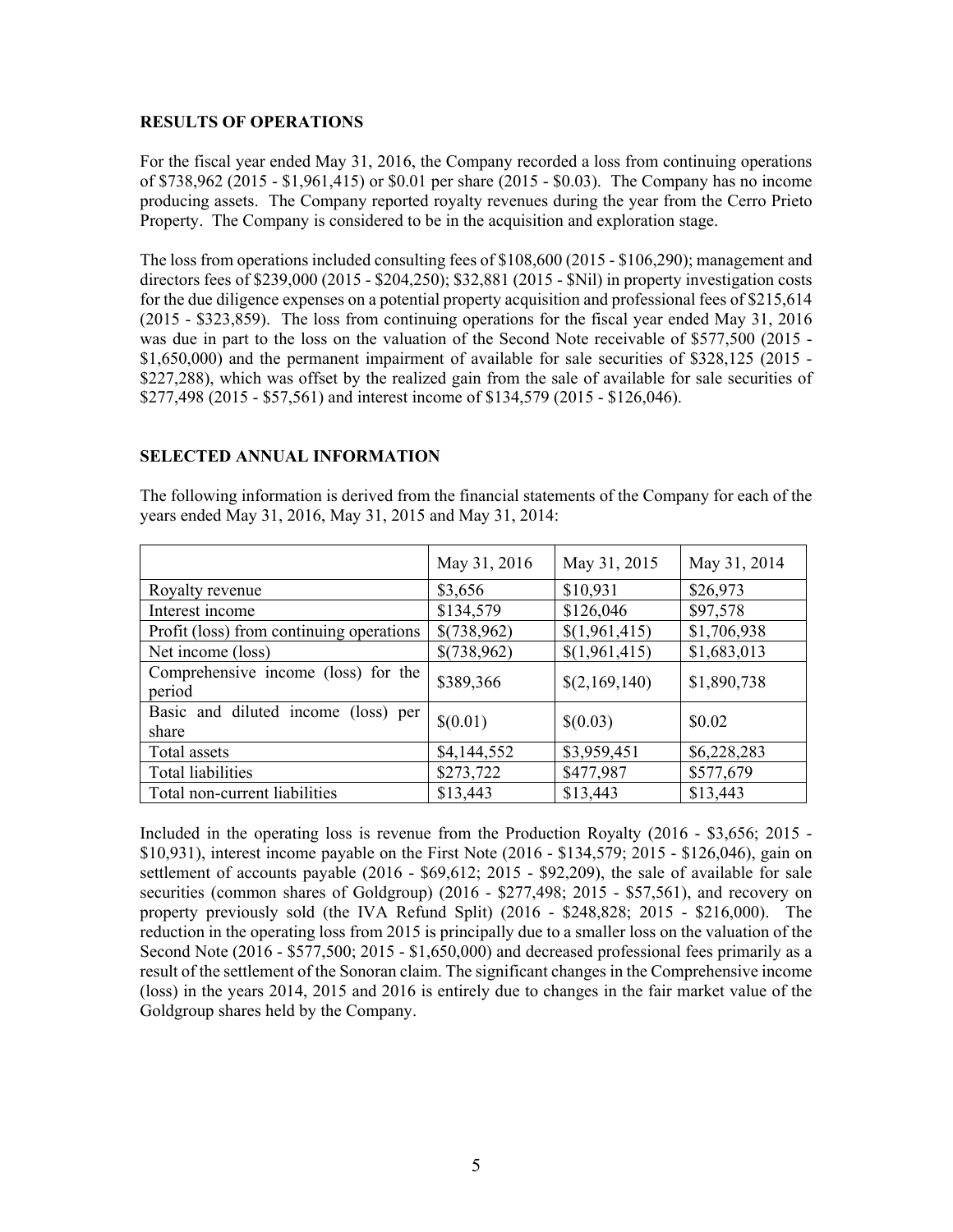### **SELECTED ANNUAL INFORMATION** (cont'd…)

The significant reduction in Total assets for the year ended 2015 is primarily due to a loss on the valuation of the Second Note receivable and the value of the available for sale securities.

The significant reduction in Total liabilities for the year ended 2016 is primarily due to gain on accounts payable resulting from the settlement of the Sonoran claim.

| Quarter                            | <b>May 31,</b><br>2016 | <b>Feb 29,</b><br>2016 | <b>Nov 30,</b><br>2015 | Aug 31,<br>2015 | May 31<br>2015 | Feb 28,<br>2015 | <b>Nov 30,</b><br>2014 | Aug 31,<br>2014 |
|------------------------------------|------------------------|------------------------|------------------------|-----------------|----------------|-----------------|------------------------|-----------------|
| Operating<br>loss.                 | \$259,321              | \$172,223              | \$182,611              | \$142,224       | \$257,763      | \$52,704        | \$110,947              | \$165,460       |
| Other items                        | $$$ (337,751)          | \$165,729              | \$(732,363)            | \$886,968       | \$554,431      | \$362,635       | \$(55,398)             | \$512,873       |
| $Loss$ (gain)<br>for the<br>period | \$(78,430)             | \$337,952              | $(\$549,752)$          | \$1,029,192     | \$812,194      | \$415,339       | \$55,549               | \$678,333       |
| Loss (gain)<br>per share           | $(\$0.00)$             | $(\$0.00)$             | $(\$0.01)$             | \$0.01          | \$0.01         | \$0.01          | \$0.00                 | \$0.01          |
| Total assets                       | \$4,144,552            | \$3,080,662            | \$3,405,604            | \$2,881,345     | \$3,959,451    | \$4,777,031     | \$5,312,766            | \$5,376,521     |
| Total<br>liabilities               | \$273,722              | \$416,590              | \$403,580              | \$429,073       | \$477,987      | \$509,661       | \$559,519              | \$557,570       |

### **SELECTED QUARTERLY RESULTS**

The most recent quarter had an increased loss from operations. The increase is a result of foreign exchange loss of \$41,280, the annual audit fees and costs incurred as the Company is searching for additional business development opportunities.

Significant variation in Other Items for the quarter ending May 31, 2016 is due to royalty revenue of \$3,656 and recovery on the Cerro Prieto Property of \$152,076. The recovery is a result of the Company's accrual of US\$116,000 from Goldgroup in relation to the assignment of the IVA Refund Split.

### **LIQUIDITY AND CAPITAL RESOURCES**

As at May 31, 2016, the Company had working capital of \$1,595,936 as compared to the year ended May 31, 2015 when the Company had working capital of \$2,881,024. Cash in the bank was \$407,127 at May 31, 2016 (2015 - \$419,986).

As at May 31, 2016, the Company held available for sale securities of 9,576,750 shares of Goldgroup (the "Goldgroup Shares"). The Company also held a debt receivable in the amount of US\$805,000 (being the remaining principal balance of the First Note). Subsequent to year end, the Company and Goldgroup entered into a payment agreement, which, in addition to the outstanding First Note balance of US\$805,000, also includes all accrued interest, the Break Fee of \$100,000, and US\$116,000 of IVA Refund Split, for an aggregate debt total US\$1,098,700. In evidence of this debt, Goldgroup issued a promissory note (the "Amended First Note") to the Company in the amount of US\$1,098,700, bearing 12% per annum simple interest. The Amended First Note was paid in full by payments in August and September, 2016.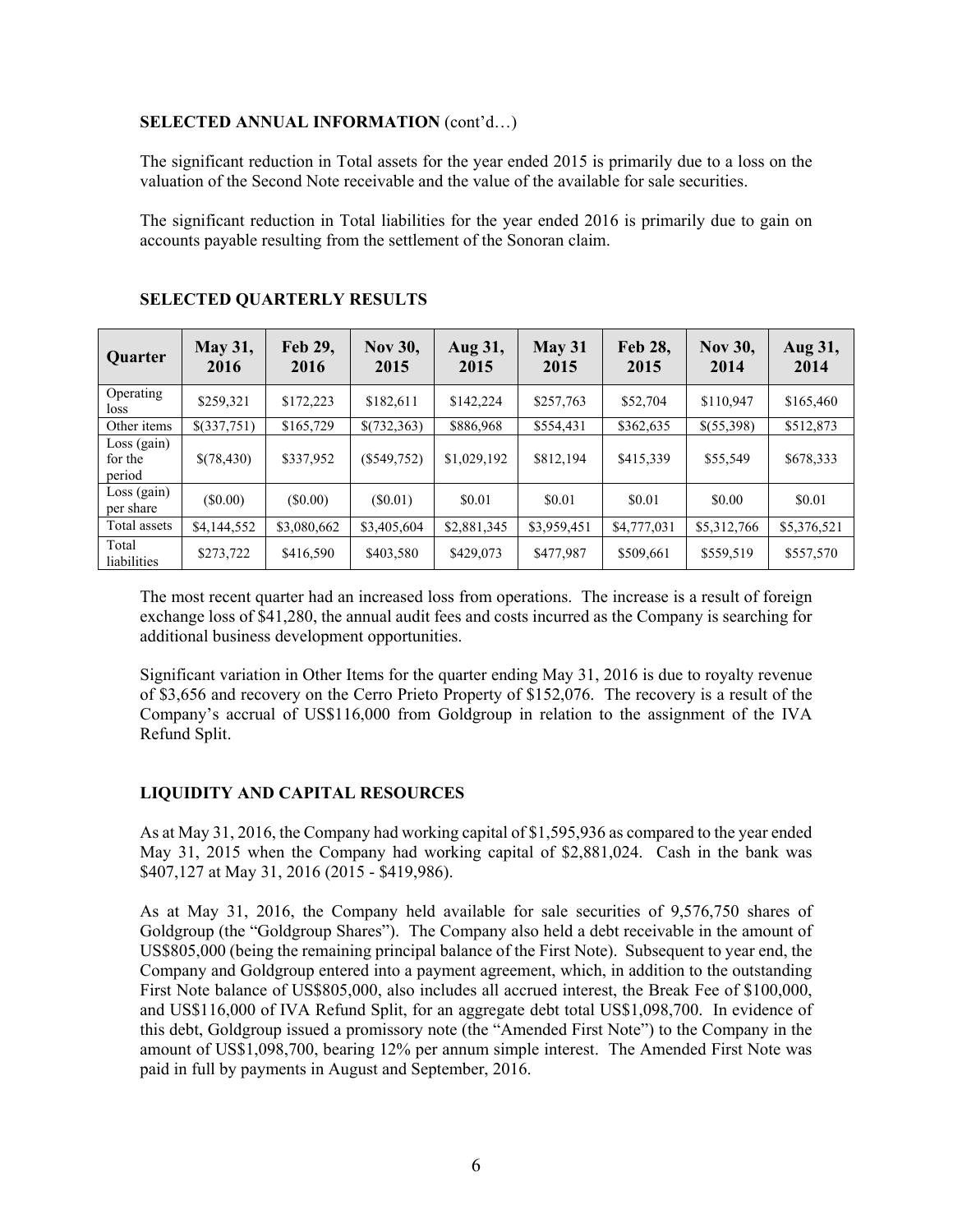## **OUTLOOK**

As at September 26, 2016, the Company has as its main assets, the Xochipala Property, 6,915,250 shares of Goldgroup and over \$2,000,000 in cash.

The Company also holds the Production Royalty, which is contingent upon the number of ounces of gold produced at Cerro Prieto and upon the monthly average price of gold being above US\$1,250 per ounce in the month the gold is produced. There is no certainty that the Company will receive any further Production Royalty payments. Payment of the Production Royalty is based on the average price of gold in the month in which it is produced.

## **OFF BALANCE SHEET ARRANGEMENTS**

The Company currently has no off-balance sheet arrangements that would potentially affect current or future operations, or the financial condition of the Company.

## **TRANSACTIONS WITH RELATED PARTIES**

During the fiscal year ended May 31, 2016, the Company entered into transactions with related parties as follows:

- (a) paid or accrued management and directors fees totalling \$156,500 to a company controlled by Craig Dalziel, President and CEO of the Company, for management and other services, and to Mr. Dalziel directly for Mr. Dalziel's services as director of the Company;
- (b) paid or accrued consulting fees totalling \$12,600 to a company controlled by Craig Dalziel, for project research services;
- (c) paid or accrued professional and consulting fees totalling \$132,000 to David Rose, Corporate Secretary of the Company, for legal and management consulting services provided to the Company;
- (d) paid or accrued consulting and directors fees totalling \$41,000 to a company controlled by Steve Vanry, Chief Financial Officer of the Company, and to Mr. Vanry directly, for his services as Chief Financial Officer and director;
- (e) paid or accrued directors fees totalling \$5,500 to Robert Friesen for Mr. Friesen's services as a director;
- (f) paid or accrued directors fees totalling \$6,000 to Stephen Leahy.
- (g) purchased 300,000 common shares of a private company which is related by virtue of David Rose and a private company owned by the spouse of Craig Dalziel collectively having significant influence in the private company, at a total cost of \$304,550.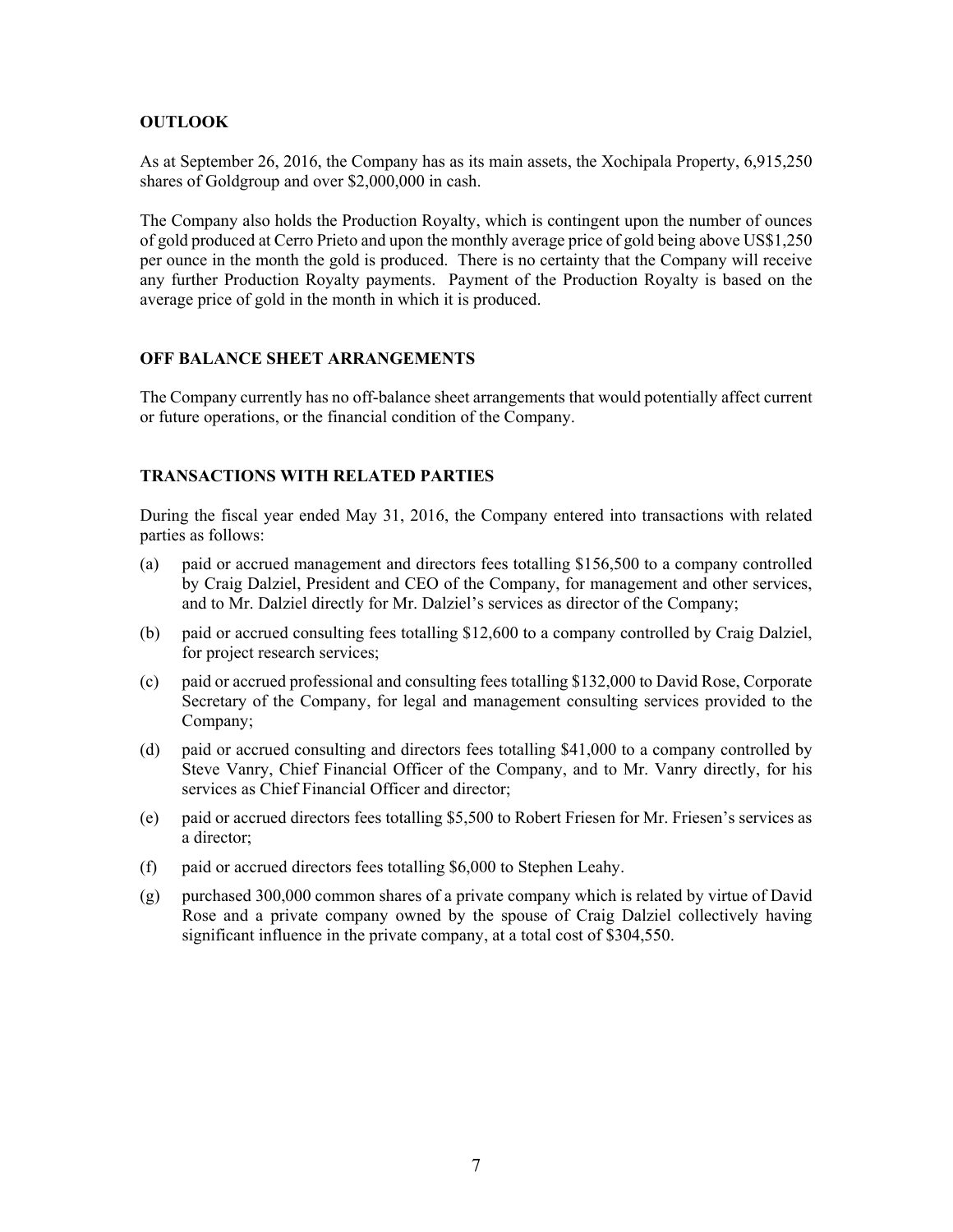### **TRANSACTIONS WITH RELATED PARTIES** (cont'd…)

As at May 31, 2016, \$129,622 was owing to officers and directors for directors, management, consulting, legal and accounting fees. These charges were measured by the exchange amount, which is the amount agreed upon by the related parties. The amounts owing are unsecured, noninterest bearing and have no fixed repayment terms. The above transactions were incurred in the normal course of operations and are recorded at the exchange amount, being the amount agreed upon by the transacting parties. Subsequent to May 31, 2016, the Company paid the outstanding directors fees owing.

### **CONTRACTUAL OBLIGATIONS**

The Company has no material capital lease agreements and no material long term obligations other than those described above or in the description of mineral properties.

## **RISKS AND UNCERTAINTIES**

The Company is in the mineral exploration and development business and, as such, is exposed to a number of risks and uncertainties that are not uncommon to other companies in the same business. Some of the possible risks include the following:

(a) The industry is capital intensive and subject to fluctuations in metal prices, market sentiment, foreign exchange and interest rates. The recovery of the Company's investment in resource properties and the attainment of profitable operations is dependent upon the discovery and development of economic ore reserves and the ability to arrange sufficient financing to bring the ore reserves into production.

The only sources of future funds for further acquisitions and exploration programs, or if such exploration programs are successful, the development of economic ore bodies and commencement of commercial production thereon, which are presently available to the Company are the Goldgroup Transaction Consideration and the sale of equity capital or the offering by the Company of an interest in its properties to be earned by another interested party to carry out further exploration or development.

- (b) Any future equity financings by the Company for the purpose of raising additional capital may result in substantial dilution to the holdings of existing shareholders.
- (c) The Company's capital resources are largely determined by the strength of the resource markets and the status of the Company's projects in relation to these markets, and its ability to compete for investor support of its projects.
- (d) The prices of metals greatly affect the value of and the potential value of its properties. This, in turn greatly affects its ability to raise equity capital, negotiate option agreements and form joint ventures.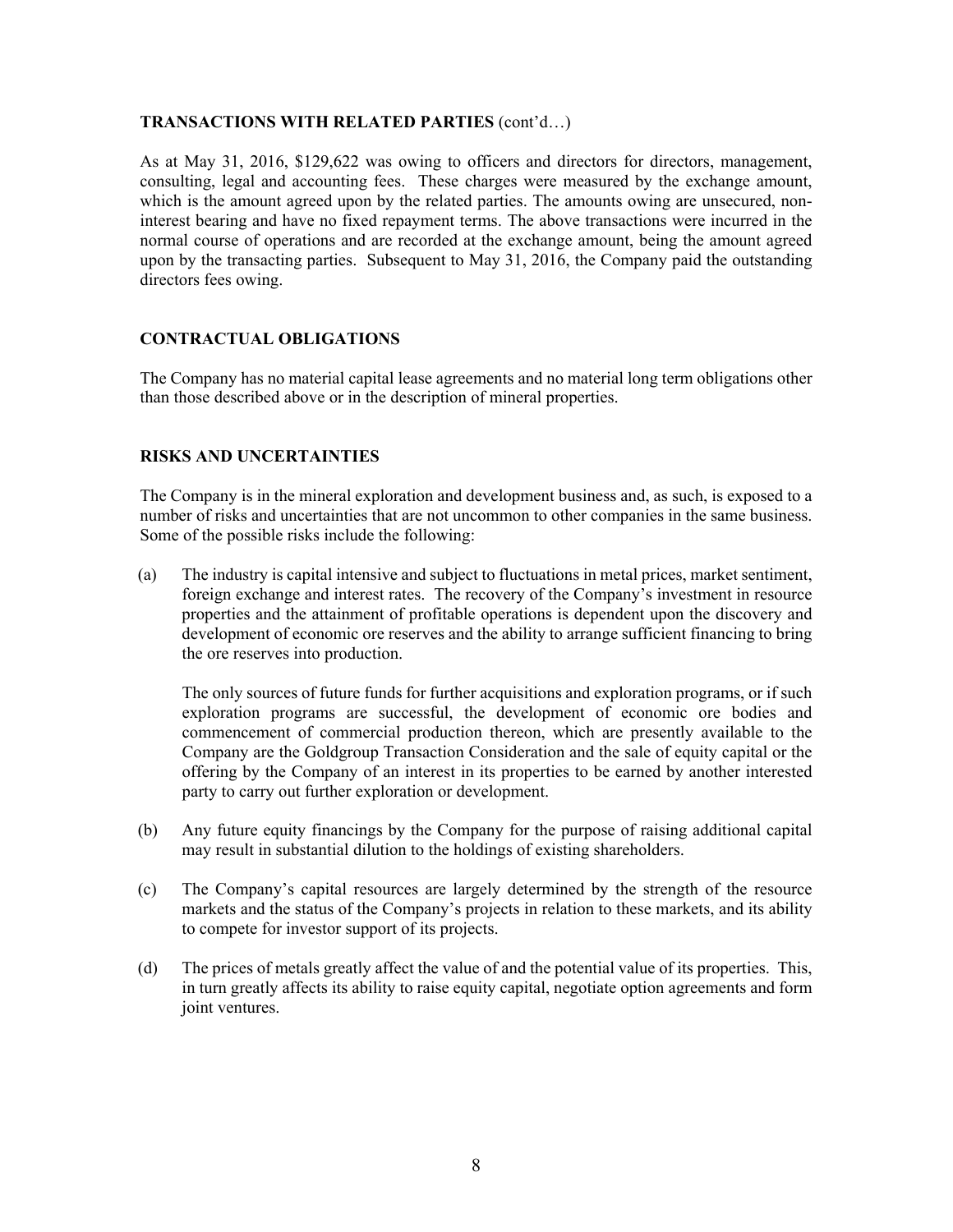#### **RISKS AND UNCERTAINTIES** (cont'd…)

- (e) The Company must comply with health, safety, and environmental regulations governing air and water quality and land disturbances and provide for mine reclamation and closure costs. The Company's permission to operate could be withdrawn temporarily where there is evidence of serious breaches of such regulations, or even permanently in the case of extreme breaches. Significant liabilities could be imposed on the Company for damages, clean-up costs or penalties in the event of certain discharges into the environment, environmental damage caused by previous owners of acquired properties or noncompliance with environmental laws or regulations.
- (f) The operations of the Company will require various licenses and permits from various governmental authorities. There is no assurance that the Company will be successful in obtaining the necessary licenses and permits to continue exploration and development activities in the future.
- (g) Although the Company has taken steps to verify title to mineral properties in which it has an interest, these procedures do not guarantee the Company's title. Such properties may be subject to prior agreements or transfers and title may be affected by such undetected defects.

Should one or more of these risks and uncertainties materialize, or should underlying assumptions prove incorrect, then actual results may vary materially from those described on any forward looking statement. The development and exploration activities of the Company are subject to various laws governing exploration, development, and labour standards which may affect the operations of the Company as these laws and regulations set various standards regulating certain aspects of health and environmental quality. They provide for penalties and other liabilities for the violation of such standards and establish, in certain circumstances, obligations to rehabilitate current and former facilities and locations where operations are or were conducted.

## **CRITICAL ACCOUNTING ESTIMATES**

The preparation of the consolidated financial statements requires the Company to make estimates and assumptions concerning the future. The Company's management reviews these estimates and underlying assumptions on an ongoing basis, based on experience and other factors, including expectations of future events that are believed to be reasonable under the circumstances. Revisions to estimates are adjusted for prospectively in the period in which the estimates are revised.

Critical accounting estimates are estimates and assumptions made by management that may result in a material adjustment to the carrying amount of assets and liabilities within the next financial year and are, but are not limited to, the following:

Share-based payments - The fair value of stock options issued are subject to the limitation of the Black-Scholes option pricing model which incorporates market data and which involves uncertainty and subjectivity in estimates used by management in the assumptions. Changes in the input assumptions can materially affect the fair value estimate of stock options.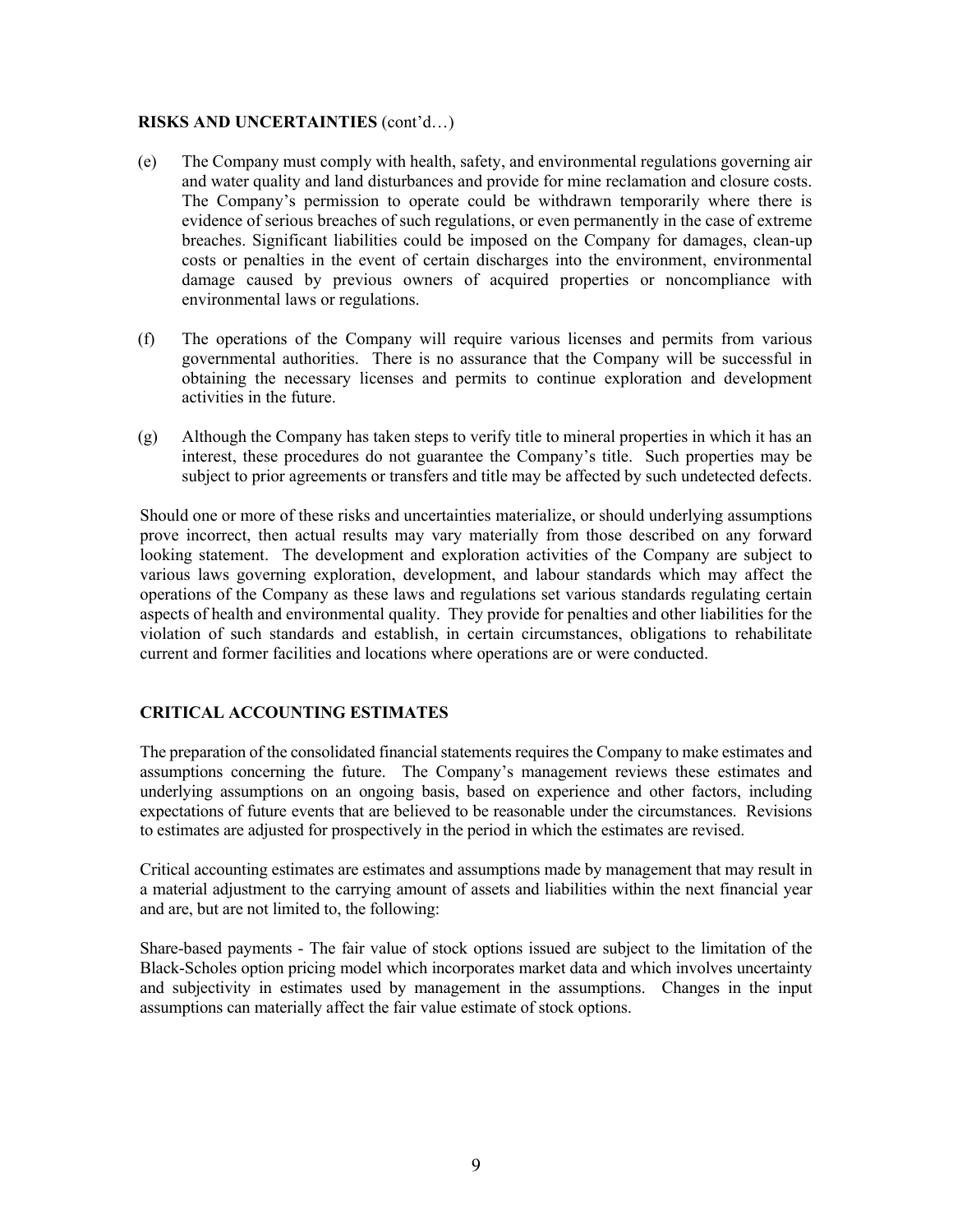## **CRITICAL ACCOUNTING ESTIMATES** (cont'd…)

Recovery of deferred tax assets - Judgment is required in determining whether deferred tax assets are recognized in the statement of financial position. Deferred tax assets, including those arising from unutilized tax losses, require management to assess the likelihood that the Company will generate taxable earnings in future periods, in order to utilize recognized deferred tax assets. Estimates of future taxable income are based on forecast cash flows from operations and the application of existing tax laws in each jurisdiction. To the extent that future cash flows and taxable income differ significantly from estimates, the ability of the Company to realize the net deferred tax assets recorded at the date of the statement of financial position could be impacted.

Additionally, future changes in tax laws in the jurisdictions in which the Company operates could limit the ability of the Company to obtain tax deductions in future periods.

The Company has not recorded any deferred tax assets.

Valuation of First Note receivable and IVA - The value of the First Note receivable and the IVA are based on management's assessment of collectability and probability of recovery.

Valuation of production royalty – The Company is entitled to royalty income as disclosed in Note 5 of the consolidated financial statements. The Company has estimated the value of the production royalty to be \$Nil due to lack of certainty of future ongoing production and values.

The carrying value and the recoverability of exploration and evaluation assets – Management has determined that exploration, evaluation and related costs incurred, which were capitalized may have future economic benefits and may be economically recoverable. Management uses several criteria in its assessments of economic recoverability and probability of future economic benefits including geologic and other technical information, history of conversion of mineral deposits with similar characteristics to its own properties to proven and probable mineral reserves, scoping and feasibility studies, accessible facilities and existing permits.

### **CHANGES IN ACCOUNTING POLICIES**

#### **New accounting policies adopted**

The following standards and amendments to existing standards have been adopted by the Company effective June 1, 2015:

Effective for annual periods beginning on or after January 1, 2015:

#### *IFRS 7, Financial instruments: disclosures*

This standard was amended to require additional disclosures on transition from IAS 39 and IFRS 9.

The adoption of this standard did not have an impact on the consolidated financial statements.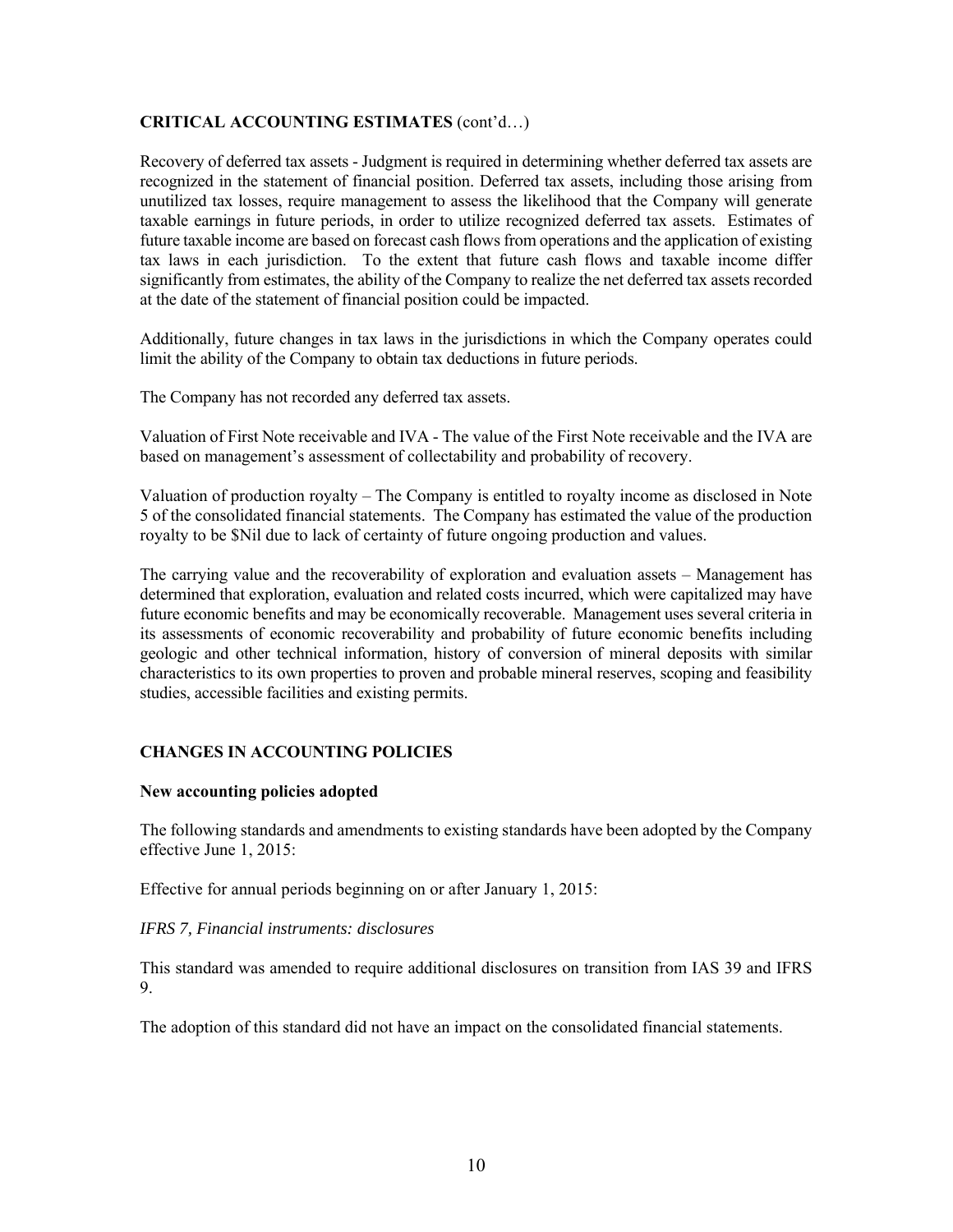## **CHANGES IN ACCOUNTING POLICIES** (cont'd…)

#### **New standards, interpretations and amendments to existing standards not yet effective**

The following standards, amendments to standards and interpretations have been issued but are not effective for annual periods beginning on or after January 1, 2016:

### *IFRS 11, Joint arrangements*

This standard was amended to provide specific guidance on accounting for the acquisition of an interesting in a joint operation that is a business.

### *IAS 16, Property, plant and equipment and IAS 38, Intangible assets*

These standards were amended to prohibit the use of revenue-based depreciation methods for property, plant and equipment and limit the use of revenue-based amortization for intangible assets.

### *IAS 27, Separate financial statements and IFRS 1, First-time adoption of IFRS*

IAS 27 was amended to restore the option to use the equity method to account for investments in subsidiaries, joint ventures and associates in an entity's separate financial statements. IFRS 1 was amended to permit the use of the business combinations exemption for investments in subsidiaries accounted for using the equity method in the separate financial statements of the firsttime adopter.

The Company has not yet assessed the potential impact of the application of these standards, nor determined whether it will adopt the standards early.

The following standards, amendments to standards and interpretations have been issued but are not effective for annual periods beginning on or after January 1, 2018:

#### *IFRS 9, Financial instruments*

This standard was issued in November 2009 and covers the classification and measurement of financial assets as part of its project to replace IAS 39 Financial Instruments: Recognition and Measurement. In October 2010, the requirements for classifying and measuring financial liabilities were added to IFRS 9. Under this guidance, entities have the option to recognize financial liabilities at fair value through earnings. If this option is elected, entitles would be required to reverse the portion of the fair value change due to own credit risk out of earnings and recognize the change in other comprehensive income.

The Company has not yet assessed the potential impact of the application of this standard, nor determined whether it will adopt the standard early.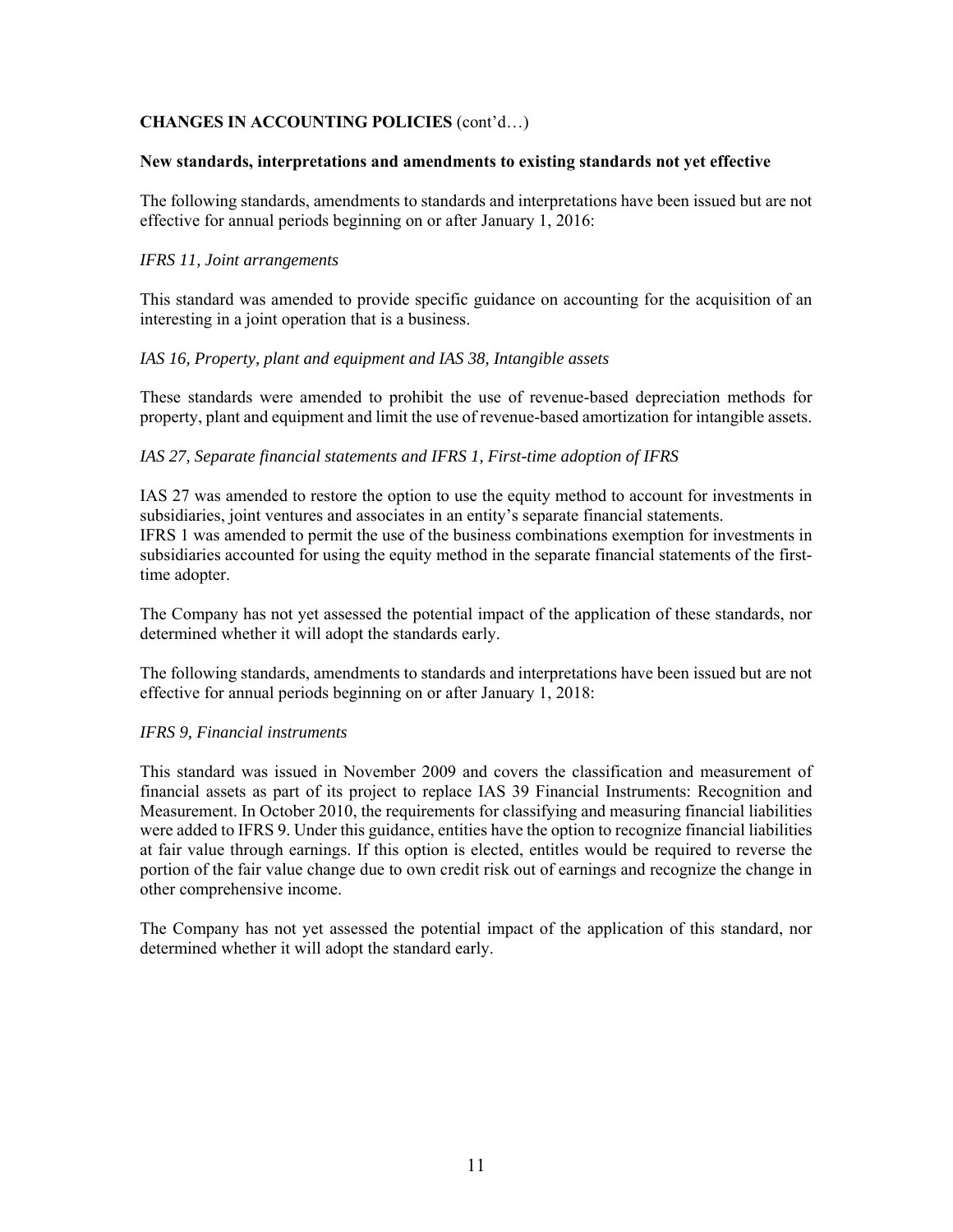### **FINANCIAL INSTRUMENT RISK AND CAPITAL**

The Company's objectives when managing capital are to identify, pursue and complete the exploration and development of mineral properties, to maintain financial strength, to protect its ability to meet its on-going liabilities, to continue as a going concern, to maintain creditworthiness and to maximize returns for shareholders over the long term. The Company does not have any externally imposed capital requirements to which it is subject. Capital of the Company comprises shareholders' equity. There has been no significant change in the Company's objectives, policies and processes for managing its capital during the year ended May 31, 2016.

The Company manages the capital structure and makes adjustments to it in light of changes in economic conditions and the risk characteristics of the underlying assets. To maintain or adjust the capital structure, the Company may attempt to issue new shares. The Company's investment policy is to invest its cash in financial instruments in high credit quality financial institutions with terms to maturity selected with regards to the expected timing of expenditures from continuing operations.

### **Fair value hierarchy**

The Company's financial instruments recorded at fair value require disclosure about how the fair value was determined based on significant levels of inputs described in the following hierarchy:

Level 1 - Quoted prices are available in active markets for identical assets or liabilities as of the reporting date. Active markets are those in which transactions occur in sufficient frequency and value to provide pricing information on an ongoing basis.

Level 2 - Pricing inputs are other than quoted prices in active markets included in level 1. Prices in level 2 are either directly or indirectly observable as of the reporting date. Level 2 valuations are based on inputs including quoted forward prices for commodities, time value and volatility factors, which can be substantially observed or corroborated in the market place.

Level 3 - Valuations in this level are those with inputs for the asset or liability that are not based on observable market data.

### **Management of Industry Risk**

The Company is engaged in mineral exploration and manages related industry risk issues directly. The Company may be at risk for environmental issues and fluctuations in commodity pricing as well as changes in foreign government policy. Management is not aware of and does not anticipate any significant environmental remediation costs or liabilities in respect of its current operations; however it is not possible to be certain that all aspects of environmental issues affecting the Company, if any, have been fully determined or resolved.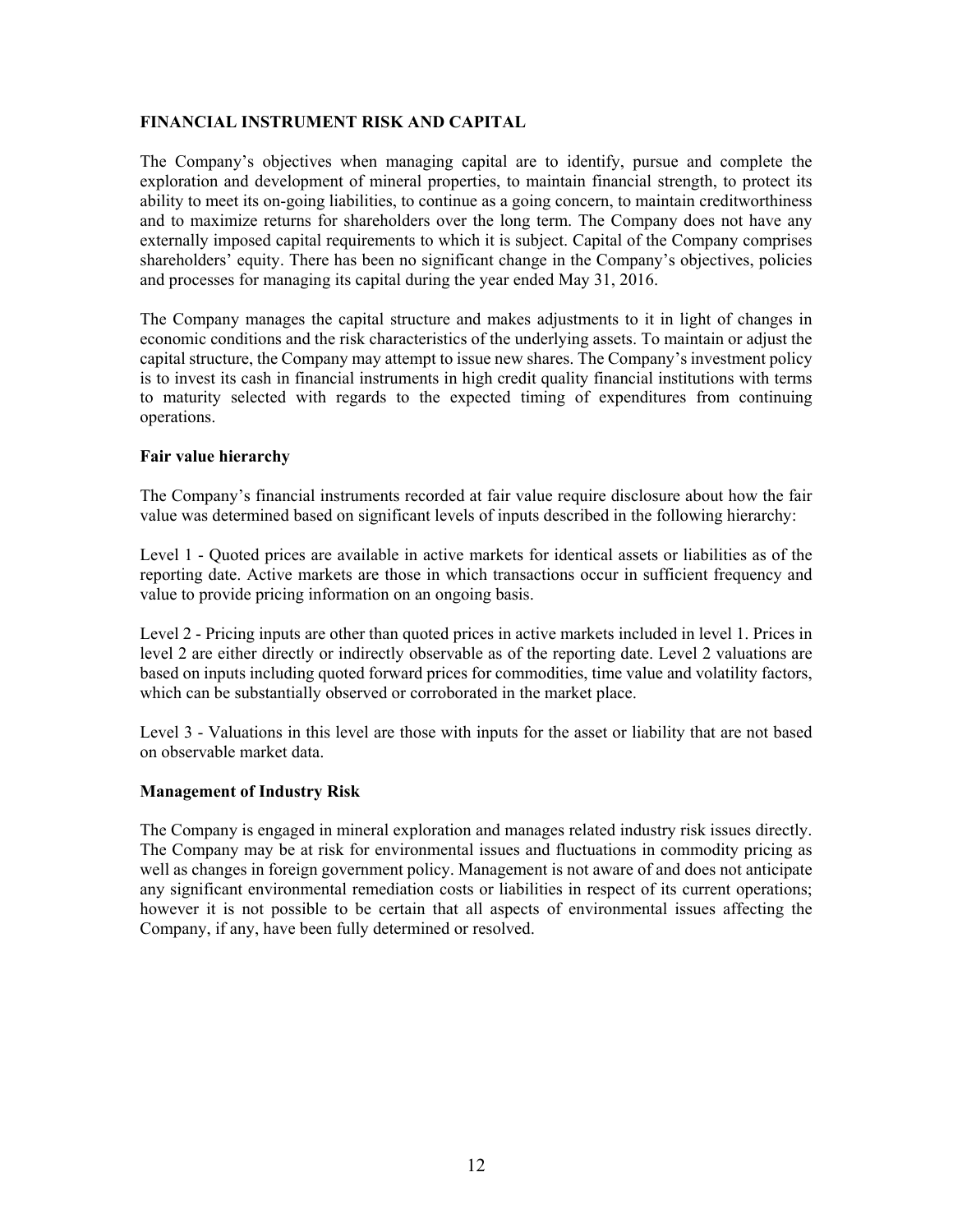## **FINANCIAL INSTRUMENT RISK AND CAPITAL** (cont'd…)

### **Management of Financial Risk**

The carrying value of cash, receivables, notes receivable and accounts payable and accrued liabilities approximated their fair value because of the short-term nature of these instruments. Cash is measured at a level 1 of the fair value hierarchy. The Goldgroup shares recorded in available for sale securities are measured at a level 1 of the fair value hierarchy and the BC Co shares recorded in available for sale securities are measured using level 3 of the fair value hierarchy based on cost at time of acquisition. Second note receivable derivative is measured using level 3 of the fair value hierarchy as disclosed in Note 6 of the consolidated financial statements. The Company's financial instruments are exposed to certain financial risks, which include credit risk, liquidity risk, and market risk.

## **Credit Risk**

Credit risk is the risk that one party to a financial instrument will fail to discharge an obligation and cause the other party to incur a financial loss. The Company's primary exposure to credit risk is on its First Note receivable and its bank accounts. The bank accounts are mainly held with a major Canadian bank and this minimizes the risk to the Company.

## **Liquidity Risk**

Liquidity risk is the risk that the Company will not have sufficient funds to meet its financial obligations when they are due. The Company manages liquidity risk through the management of its capital structure and financial leverage as outlined above. The Company monitors its ability to meet its short-term exploration and administrative expenditures by raising additional funds through share issuance when required. All of the Company's financial liabilities have contractual maturities of 30 days or due on demand and are subject to normal trade terms. The Company does not have investments in any asset-backed deposits.

### **Foreign Exchange Risk**

The Company's property interests in Mexico make it subject to foreign currency fluctuations, which may adversely affect the Company's financial position, results of operations and cash flows. The Company is affected by changes in exchange rates between the Canadian dollar and foreign currencies. The Company does not invest in derivatives to mitigate these risks. The effect of a 1% change in the foreign exchange rate on the cash held in foreign currencies at May 31, 2016 is nominal.

### **Interest Rate Risk**

Interest rate risk is the risk that the fair value or future cash flows of a financial instrument will fluctuate because of changes in market interest rates. The Company is not exposed to significant interest rate risk.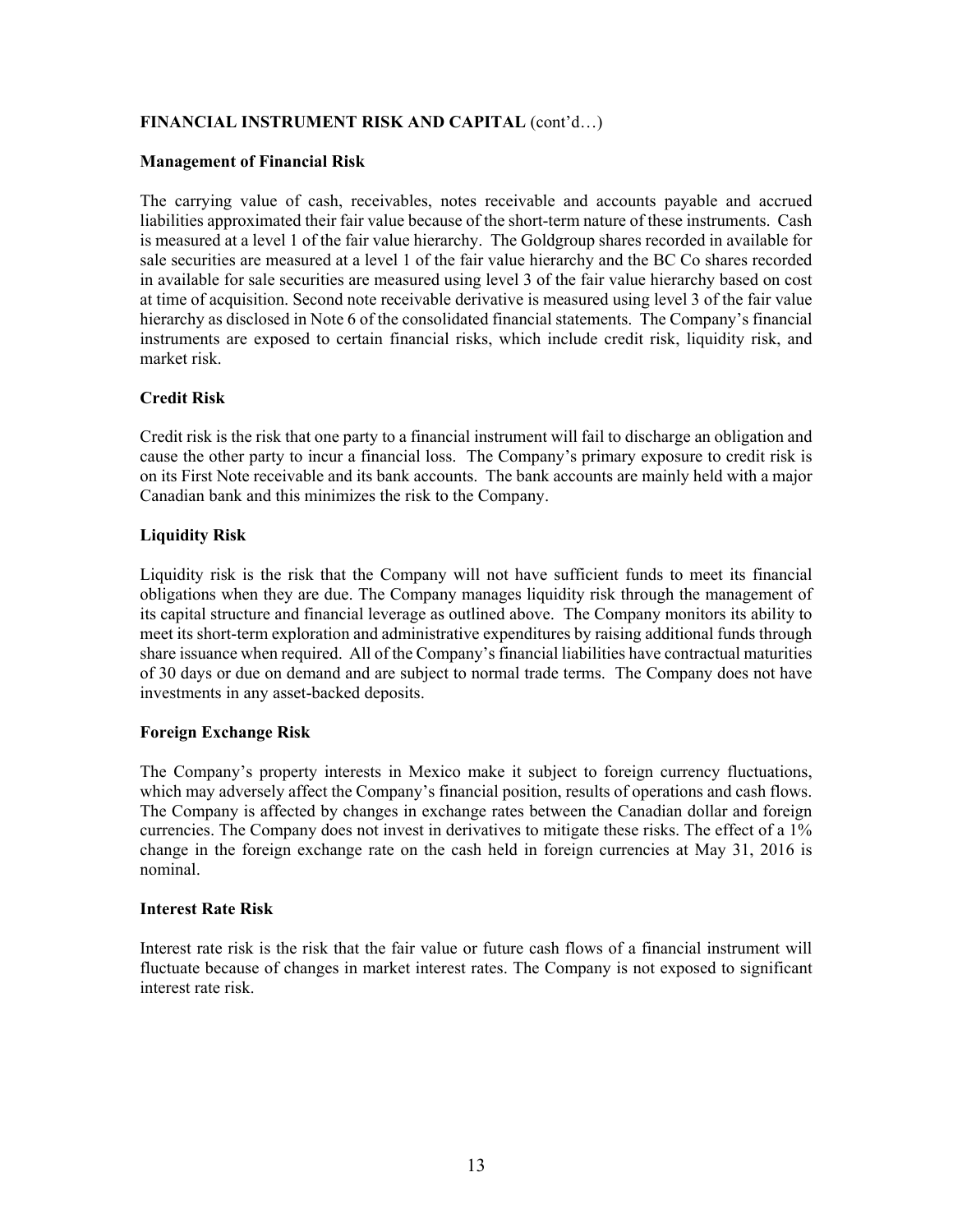### **LEGAL ACTION AGAINST THE COMPANY**

The Company and Goldgroup were subject to a legal action related to a terminated service agreement for the Cerro Prieto Property. The Plaintiffs, Sonoran Resources LLC. and its Mexican subsidiary, SR Servicios Mineros, S.A. de C.V. ( jointly, "Sonoran**"**), were seeking damages in excess of \$3,000,000. The Company had agreed to indemnify and defend Goldgroup in this action. In April, 2015, the United States District Court, Arizona District, (the "Court") granted summary judgement in favour of the Company's, Minas de Oroco's and Goldgroup's (the "Defendants") motion for partial summary judgement and denied in its entirety Sonoran's concurrent motion for summary judgement on all of its claims. The court ruled in favour of the Defendants with regard to Sonoran's claims for fraud and misrepresentation, punitive damages, Sonoran's employee severance costs and unspecified damages for breaches of environmental permits. The Court denied the Defendants application for summary judgement on Sonoran's claims for performance bonus shares and post-termination fees. The court also ruled in favour of Goldgroup with regard to all claims against it. As a result of this ruling, the remaining outstanding claims against the Company and Minas de Oroco were those for breach of contract relating to 250,000 performance bonus shares, and invoices totalling \$101,221 and for breach of good faith and fair dealing.

On December 4, 2015, all of the parties to the legal action entered into a settlement agreement pursuant to which the Company agreed to pay Sonoran US\$49,000 in full settlement of all of Sonoran's claims.

### **SUBSEQUENT EVENTS**

On June 28, 2016, at an annual general and extraordinary meeting of the shareholders of the Company, a resolution was passed approving a change of the Company's business from a "Mining Issuer" to an "Investment Issuer", as those terms are used in the policies of the TSX Venture Exchange.

On August 5, 2016, the Company and Goldgroup entered into a payment agreement, which, in addition to the outstanding First Note balance of US\$805,000, also includes all accrued interest, the Break Fee of \$100,000, and US\$116,000 of IVA Refund Split, for an aggregate debt total US\$1,098,700 (the "Goldgroup Debt"). In evidence of this debt, Goldgroup issued a promissory note to the Company in the amount of US\$1,098,700, with outstanding principal bearing 12% per annum simple interest. On August 11, 2016, Goldgroup paid the Company \$100,000 and US\$223,500 in settlement of US\$300,000 of the Goldgroup Debt. On September 21, 2016, Goldgroup paid the Company US\$811,691 in full settlement of the Goldgroup Debt.

### **OTHER MD&A DISCLOSURE REQUIREMENTS**

#### *Disclosure by Venture Issuer without significant revenue*

An analysis of the material components of the Company's general and administrative expenses is disclosed in the Financial Statements to which this MD&A relates. An analysis of the material components of the acquisition and deferred exploration costs of the Company's mineral properties is disclosed in the annual Financial Statements to which this MD&A relates.